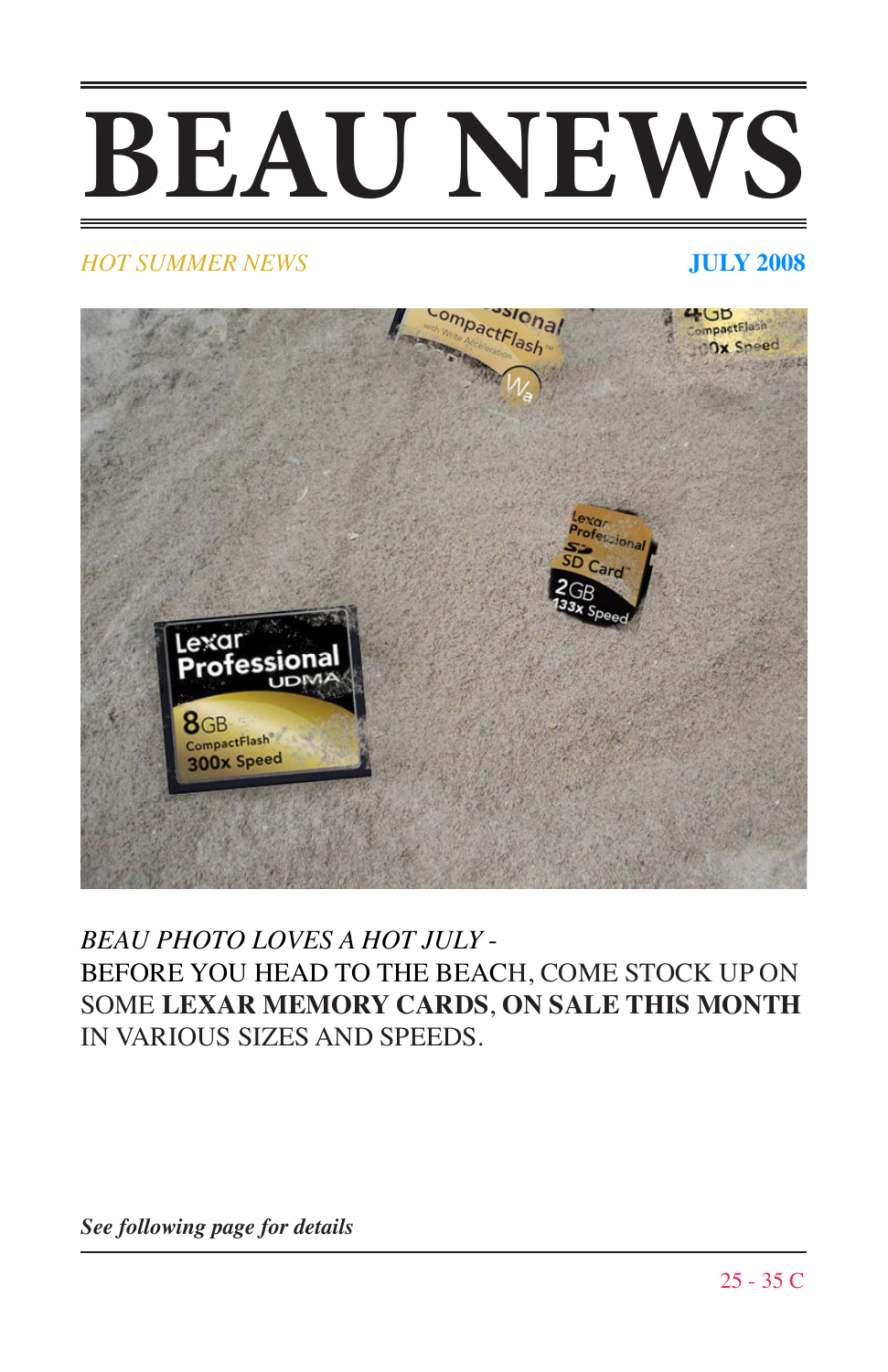## **PRO SALES**

Summer is here and there is no better time for taking pictures. As the new Guy in Pro Sales I will be reviewing all the used gear so don't be afraid to make an offer on some used you may have had your eye on.

Right now I have a great selection of *"Just-in" used camera gear*, all in pristine shape. Here is just a sample.

Come in and check it out.

Nikon

| Bodies:                            |                           |          |                    |                              |
|------------------------------------|---------------------------|----------|--------------------|------------------------------|
| D2X                                | \$1399.00                 |          |                    |                              |
| D2H                                | \$700.00                  |          |                    |                              |
| Lenses:                            |                           |          |                    |                              |
| Nikkor                             | 14mm f2.8 ED              |          |                    | \$750.00 Like new            |
| Nikkor                             | 18-70mm f3.5-4.5 G ED     |          | $$250.00$ Like new |                              |
| Nikkor                             | 18-135mm f3.5-5.6 G-IF ED |          |                    | $$240.00$ New in a box       |
| Nikkor                             | $20 - 35$ mm $f2.8$       | D        |                    | \$500.00 Very Clean          |
|                                    |                           |          |                    |                              |
| Flash:                             |                           | Reg.     | Sale               |                              |
| <b>Nikon</b>                       | SB 25                     |          |                    | \$40.00 Great location flash |
| Metz.                              | <b>40 AFN</b>             | \$249.95 |                    | $$124.95$ New in a box       |
| <b>July Sale on Lexar CF cards</b> |                           | Reg.     |                    | Sale                         |
| Lexar CF Pro 133X 2GB              |                           | \$50.95  |                    | \$45.49                      |
| Lexar CF Pro 133X 4GB              |                           | \$75.95  |                    | \$68.49                      |
| Lexar CF Pro 133X 8GB              |                           | \$125.95 |                    | \$119.49                     |
| <b>Lexar CF Pro 300X 2GB</b>       |                           | \$70.95  |                    | \$66.49                      |
| <b>Lexar CF Pro 300X 4GB</b>       |                           | \$120.95 |                    | \$115.49                     |
| <b>Lexar CF Pro 300X 8GB</b>       |                           | \$223.95 |                    | \$215.49                     |
| SD cards                           |                           |          |                    |                              |
| Lexar SD Pro 133X 2GB              |                           | \$40.95  |                    | \$36.49                      |
| Lexar SD Pro 133X 4GB              |                           | \$59.95  |                    | \$55.49                      |
|                                    |                           |          |                    |                              |

*There is also an additional Mail-in rebate from Lexar***. Save \$15.00 to \$80.00**

## *Ken*

110

**FILM**



*The 110 format has made its' come back*. The film was introduced by Kodak in 1972, the same year that the company had released the popular, low cost Instamatic camera. With a frame area of 13x17 centimeters, the format is used in sub-miniature photography. Companies such as Minox, Tessina, Rollei, Yashica, Mamiya, Minolta and Pentax produced quality miniature cameras which are small in size, that are capable of making high-quality images with the 110 film.

The film is fully housed in a plastic cartridge, which also registers the image when the film is advanced. It does not need to be rewound and is very simple to load and unload. It has a plastic tab on one end. Camera designers had the option of using this tab to sense film speed, enabling cameras to switch between high- and low-speed film. Only a few expensive cameras took advantage of this feature. The new 110 film is of much higher quality than the original version from the 1970's. The 400 speed film could be used in a wide range of lighting conditions, with an extended flash range, and better depth of focus capabilities. It has a improved finer grain, and color reproduction.

Today the 110 film is popular for its use in the recently introduced Holga Micro 110 camera, aka 'Baby Holga'. It is a pocket size camera, and a miniaturized version of the plastic Holga 120 camera.

*Kodak 110 film is now available at Beau Photo at 400 speed*.

*Dennis*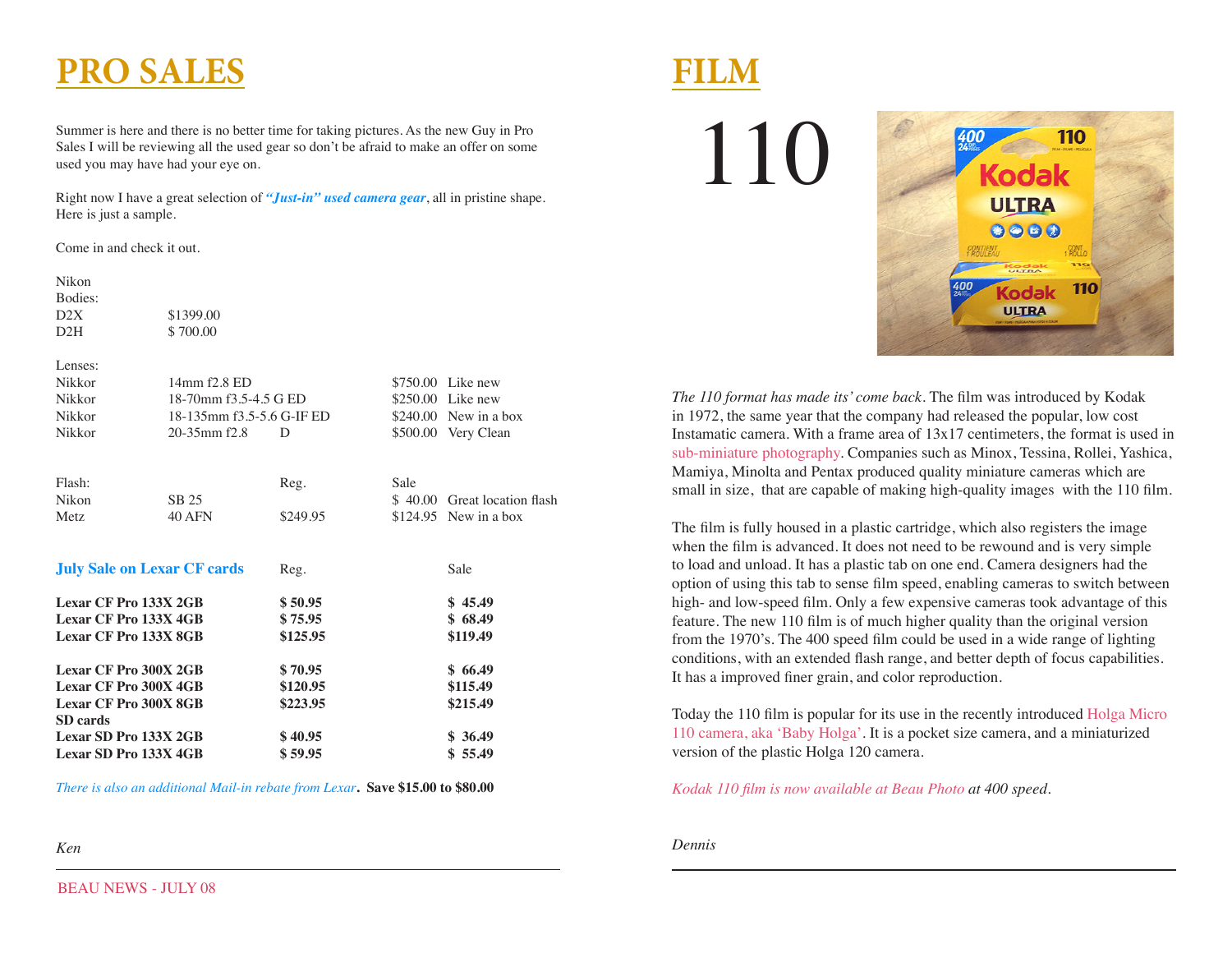

# **BEAU PHOTO GARAGE SALE & BARBEQUE**

**1520 WEST 6TH VANCOUVER BC**

**CHEAP CAMERAS CHEAP FILM CHEAP ALBUMS**

> **HOT BUNS HOT PICKLES HOT DOGS**

**JULY 28 29**

**STORE HOURS 830AM - 5PM BARBEQUE FROM 1130AM - 3PM**

**JOIN US FOR FREE FOOD & MORE !**

BEAU NEWS - HH Y 08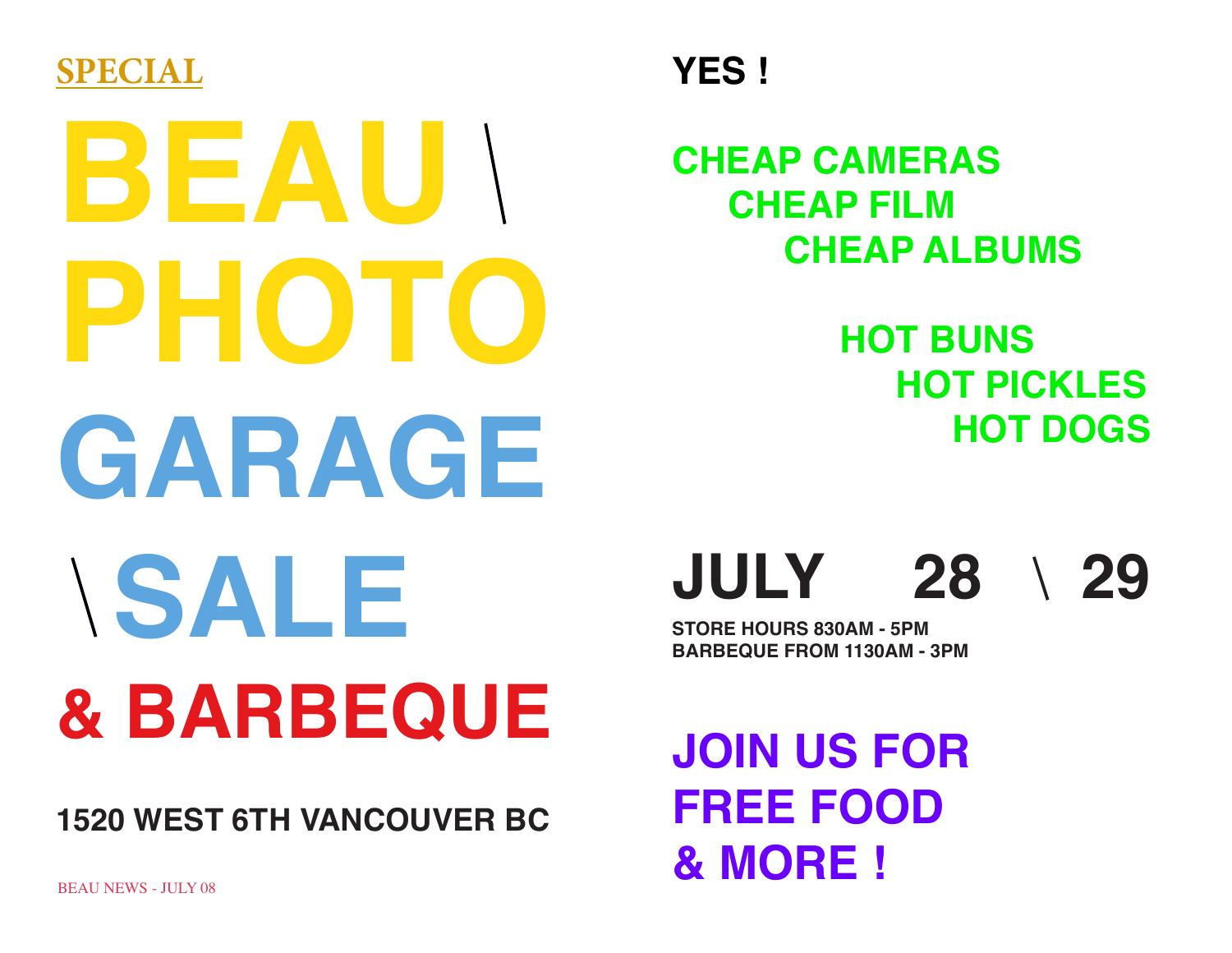## **RENAISSANCE ALBUMS**

Album sales are picking up fiercely with what seems to be *one of the busiest wedding seasons in history*. Clients just can't seem to get enough of Renaissances first class, one of a kind, hand made digital albums. Working steady hands over the mechanics of a machine makes these albums unique and last a lifetime, guaranteed. If you'd like more information email me at ola@beauphoto.com and I'll send the catalogue and pricing your way.

With things going out in cases it's important to give me a heads up for larger orders. Special orders can take anywhere from 3-7 weeks to come in so please keep that in mind for the next few months to come.

Other than that, not much has changed since last month..old style mini books are still 20% off and 2007 Hudson self mount albums are being cleared out for nearly half the regular price.

*Ola*

## **RENTALS**

Well the big news around the rental department this month is that *Patricia, the fabulous "rental executive", is leaving us*. I will be sad to see her go, she's been fun to work with and has been doing a great job of keeping me organized all this time! I wish her much success with her future plans, and am looking forward to seeing her images in all the big sports magazines.

There is not much other news to top that really. The busy summer season is here so remember to book ahead. And have a good July!

## *Kathy*





## **PRESENATION HOUSE GALLERY** *MALE*

Work from the collection of Vince Aletti An exhibition originated at White Columns, New York *ATTILA RICHARD LUKACS / POLAROIDS / MICHAEL MORRIS* Attila Richard Lukacs' polaroid studies for paintings, conceptualized and curated by Michael Morris Both exhibits run from June 28 to August 3 333 Chesterfield Avenue North Vancouver

[www.presentationhousegall.com](http://www.presentationhousegall.com)

#### **VANCOUVER PHOTO WORKSHOPS** Presents *GREG GORMAN*

An exclusive evening with an acclaimed photographer from LA Mon July 7th, doors 6:30pm HR MacMillan Planetarium 1100 Chestnut Street Vancouver Tickets available online or by phone 778 898 5256 [www.vancouverphotoworkshops.com](http://www.vancouverphotoworkshops.com)

## **PHOTOCLUB VANCOUVER**

*2008 EXHIBIT* July 4 - 13 Opening Fri July 4, 8pm Awards presentation Sun July 13, 3pm Exposure Gallery 754 East Broadway, Vancouver [www.photoclubvancouver.com](http://www.photoclubvancouver.com)

## **HSBC**

#### *CELEBRATION OF LIGHT*

Vancouver's summer spectacle. Featuring fireworks from Canada, USA, and China July 23, July 26, July 30, August 2 10pm at English Bay, Vancouver [www.celebration-of-light.com](http://www.celebration-of-light.com)